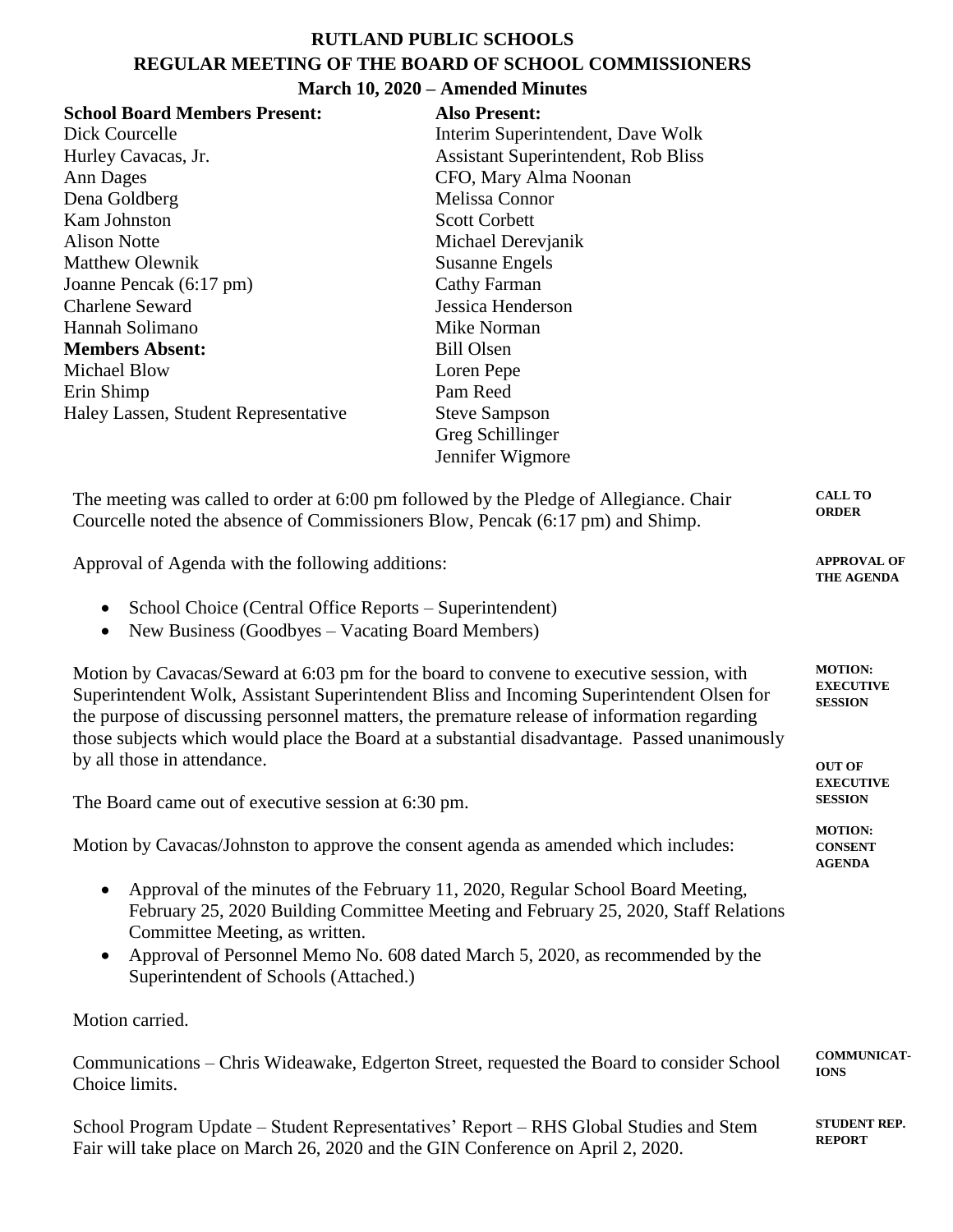Activities and Athletics Report – Mike Norman presented the Activities and Athletics Report noting: members, academic achievement awards, staffing and stipends, the process for starting a club and participation numbers. Many students are involved in multiple clubs and/or sports. Athletic Training Services provided by Vermont Orthopedic Clinic were highlighted. Discussion included: process for club development, paid stipends, recruitment and promotion. Superintendent Wolk recognized Mike Norman for doing a great job.

Central Office Reports – March 3 Election Results – Superintendent Wolk thanked everyone regarding the passing of the FY20/21 budget. *Yes* vote results were the second highest ever.

Health/COVID-19 Preparation – Superintendent Wolk reviewed proactive steps taken in preparation to address concerns related to COVID-19 in the event any action is necessary. The Administrative Team met with Claudio Forte, Dr. Rick Hildebrand and Jody Macintosh last Thursday. Superintendent Wolk participated in a webinar sponsored by the Vermont Department of Health and the Agency of Education. The CDC, Vermont Department of Health and the Agency of Education are providing guidance. We will continue to provide current information to the community. Information regarding Clorox 360 (disinfecting system) was provided. Normal school events will continue with no out of State travel until further notice. In State travel will be considered on a case by case basis. Assistant Superintendent Bliss provided information outlining plans in the event of school closing which includes online learning, deploying Chromebooks (150) and additional machines from the RHS Library, potential to loan 20 routers to secure internet access (deployment would be one home at a time), teachers have been asked to have at least 5 days plans available, Patricia Aigner has been preparing/training via UTube videos, face to face and webinars. I.T. Staff will stagger hours if necessary. Focus will be on high school. Business operations will keep going, even if off site access is needed. Discussion revolved around conception of needs (Annual I.T. Survey.)

Recognition of Commissioners Blow, Johnston, Olewnik – President Courcelle recognized and thanked Commissioners Blow, Johnston and Olewnik for their service, noting that he, Superintendent Wolk, Assistant Superintendent Bliss had visited Commissioner Blow, who is recovering from surgery, recently. Commissioners Johnston and Olewnik expressed their appreciation for the opportunity to serve.

School Choice – Superintendent Wolk gave a brief history of School Choice which was piloted in Rutland about 25 years ago, noting that not every school is the right match for every student. As we have more students wanting to attend Rutland High School next year than school choice spaces available, a lottery is necessary. The lottery is scheduled for Thursday evening. Steve Sampson and Bill Olsen provided details including: Thirty-four school choice students are returning next year and ten are leaving, leaving six spaces available. We have 20 applications for incoming students. After students are selected for the 6 available spaces, a prioritized wait list is selected. Discussion revolved around determining school choice numbers/limits, grade level of school choice applicants (most are 9<sup>th</sup> graders), pushing for legislative change (money to follow students) and potential of creating ill will with other superintendents and smaller schools.

Motion by Pencak/Johnston to suspend the rules. Motion carried.

Motion by Pencak/Johnston to increase the number of incoming school choice students to 54.

Discussion included Statute requiring setting capacity by February 1<sup>st</sup>, school choice applicants currently paying tuition (due to home district out limits), towns without in district schools currently paying tuition, data (10% - maximum of 40,) and finance implications.

Roll Call Vote: Olewnik – No, Johnston – Yes, Seward – No, Notte – No, Cavacas – No, Pencak – Yes, Goldberg – Yes, Dages – No. Motion failed.

**ACTIVITIES & ATHLETICS REPORT**

**CENTRAL OFFICE REPORT – ELECTION**

**COVID-19 PREPARTION**

**RECOGNITION OF COMMISS-IONERS**

**SCHOOL CHOICE**

**MOTION: SUSPEND THE RULES**

**MOTION: SCHOOL CHOICE**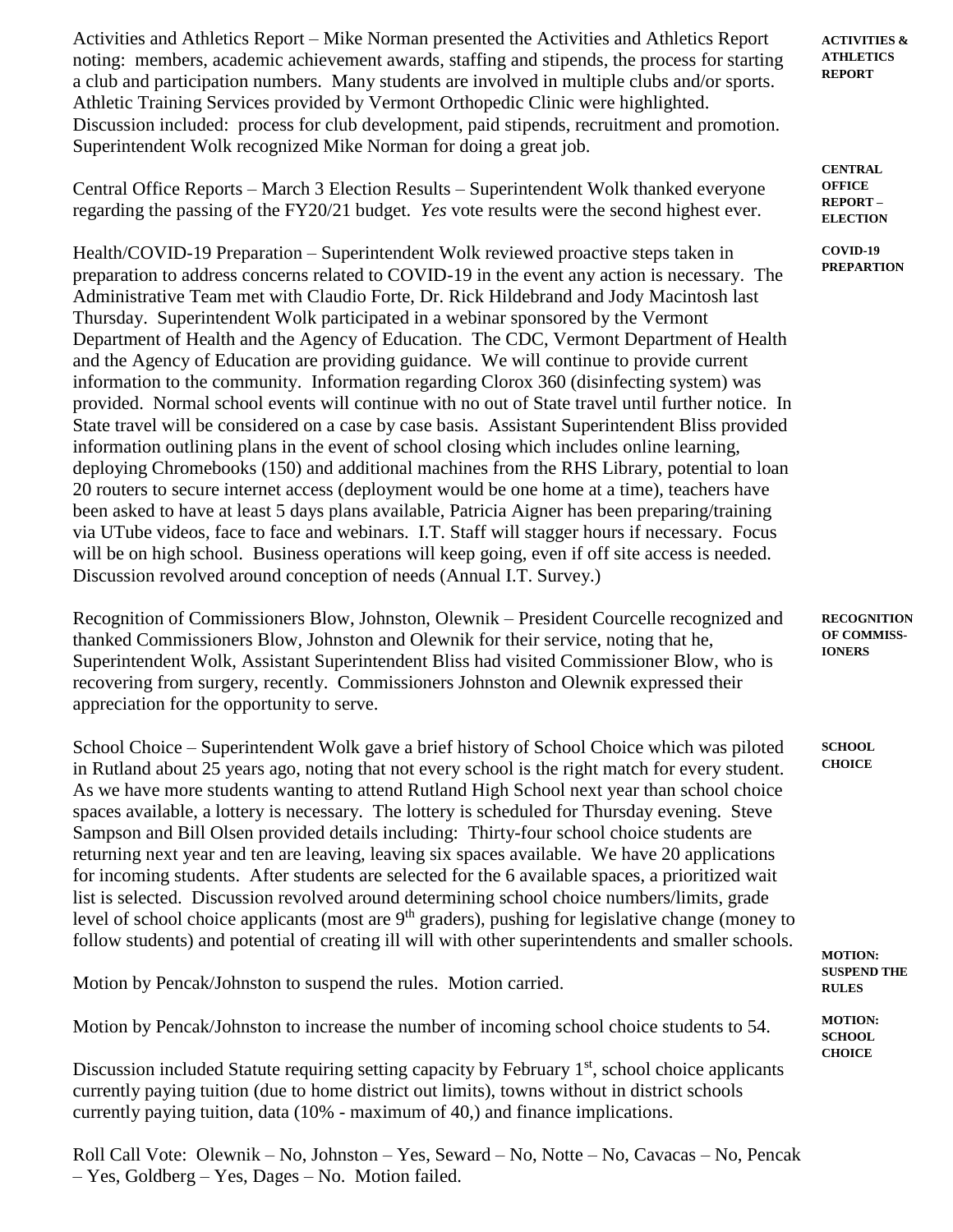| Motion by Pencak/Goldberg to suspend the rules. Motion carried.                                                                                                                                                                                                                                                  | <b>MOTION:</b><br><b>SUSPEND THE</b><br><b>RULES</b>                                          |
|------------------------------------------------------------------------------------------------------------------------------------------------------------------------------------------------------------------------------------------------------------------------------------------------------------------|-----------------------------------------------------------------------------------------------|
| Motion by Pencak/Dages to increase the number of incoming school choice students to 50.<br>Roll Call Vote: Olewnik – No, Johnston – Yes, Seward – No, Notte – No, Cavacas – No,<br>Pencak – Yes, Goldberg – Yes, Dages – No. Motion failed.                                                                      |                                                                                               |
| Committee Reports – Facilities Committee Report – Commissioner Cavacas referred to the two<br>actions items on the agenda, noting the splitting of the bids to get the work done quicker and<br>avoiding additional costs.                                                                                       | <b>COMMITTEE</b><br><b>REPORTS</b>                                                            |
| Roof Bids - Motion by Cavacas/Pencak that the Board of School Commissioners accept the<br>following bids for building roof repairs for FY20:                                                                                                                                                                     | <b>MOTION: ROOF</b><br><b>BIDS</b>                                                            |
| Vermont Roofing:<br>Stafford Technical Center - \$28,600<br>$\bullet$<br>Rutland High School - \$48,800<br>$\bullet$                                                                                                                                                                                             |                                                                                               |
| Premier Building Associates:<br>Rutland Middle School - \$149,000<br>$\bullet$<br>Allen Street Campus - \$86,850<br>$\bullet$                                                                                                                                                                                    |                                                                                               |
| Total Project Estimated: \$313,250                                                                                                                                                                                                                                                                               |                                                                                               |
| Discussion ensued regarding funding coming from underspent projects and contingency. Most<br>funding is coming from underspent projects. Time frame is as soon as weather permits. Both<br>vendors have assured us that projects will be completed by midsummer/August.                                          |                                                                                               |
| Roll Call Vote: Olewnik - Yes, Johnston - No, Seward - Yes, Notte - Yes, Cavacas - Yes,<br>Pencak – Yes, Goldberg – Yes, Dages – Yes. Motion carried.                                                                                                                                                            |                                                                                               |
| Facilities Condition Assessment - Motion by Cavacas/Pencak that the Board of School<br>Commissioners accept the bid of \$42,718.45 from Bureau Veritas for a Facilities Condition<br>Assessment for FY20.                                                                                                        |                                                                                               |
| Discussion revolved around this being a budgeted project, internal assessment, independent<br>from solar project, software component and updating. The Finance Department will be<br>monitoring capitalized items. Commissioner Pencak suggested systematizing and will follow<br>up with the Finance Committee. |                                                                                               |
| Roll Call Vote: Olewnik – Yes, Johnston – No, Seward – Yes, Notte – Yes, Cavacas – Yes,<br>Pencak – Yes, Goldberg – Yes, Dages – No. Motion carried.                                                                                                                                                             |                                                                                               |
| Facilities Committee Meeting – March 24, 2020 at 6:30 PM. Johnson Controls will attend.                                                                                                                                                                                                                          | <b>NEW/OLD</b><br><b>BUSINESS</b>                                                             |
| Committee Meeting Schedule - Staff Relations Committee Meeting - March 24, 2020 at 5:00<br><b>PM</b>                                                                                                                                                                                                             |                                                                                               |
| Old and New Business – Ratification of the Superintendent Contract – Motion by<br>Cavacas/Pencak to ratify the Superintendent's Contract for William Olsen and to have the<br>President sign the contract.                                                                                                       | <b>MOTION:</b><br><b>SUPERINTEN-</b><br><b>DENT</b><br><b>CONTRACT</b><br><b>RATIFICATION</b> |

Motion passed unanimously by all those in attendance.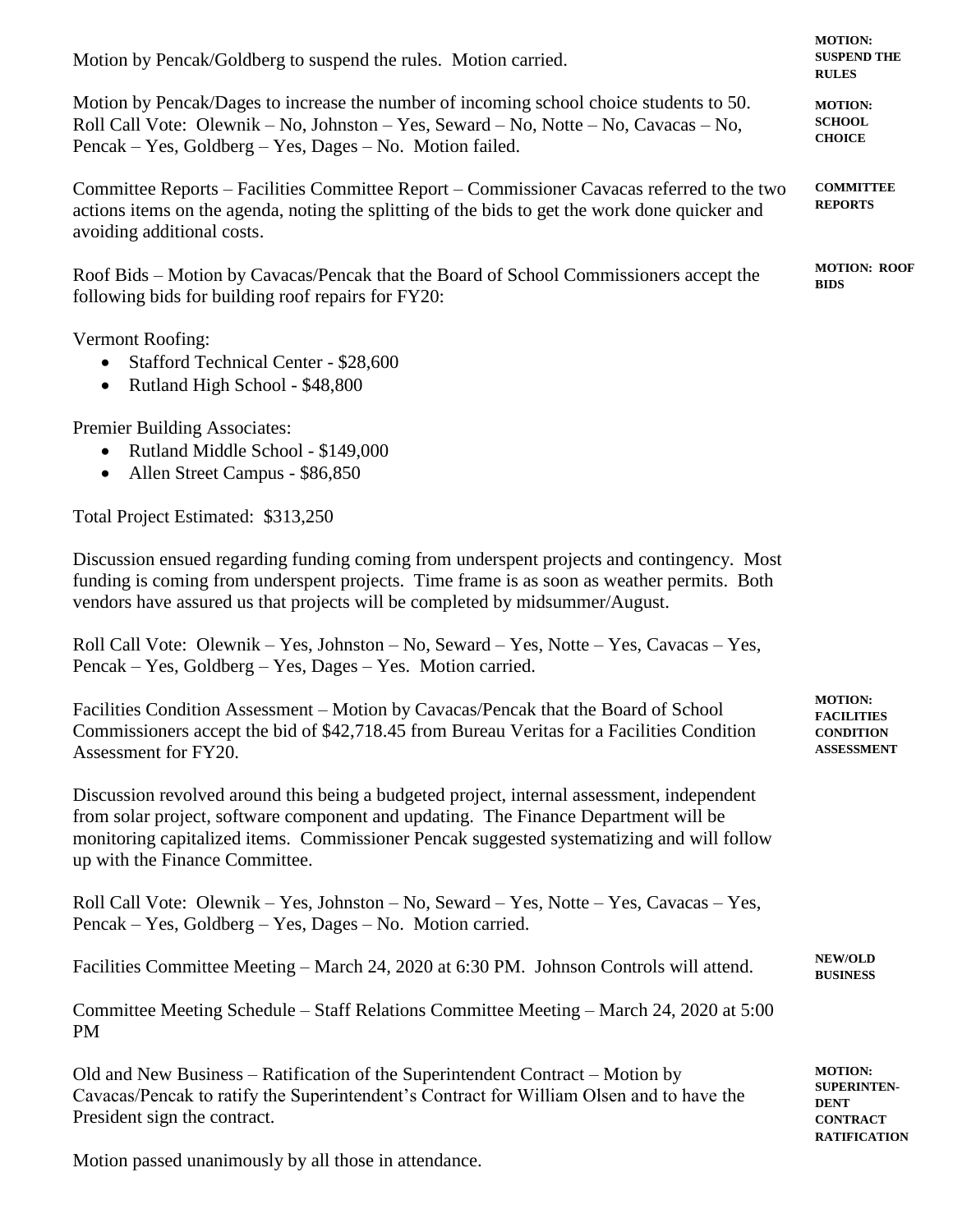Project Graduation Donation – Motion by Cavacas/Dages to donate \$2,000 to Project Graduation.

Motion passed unanimously by all those in attendance.

New commissioners will be sworn in at the April 7, 2020 Regular Board Meeting. Chair Courcelle noted that he will resign as President at the beginning of the meeting and resign from the Board at the end of the meeting.

Motion by Cavacas/Johnston to adjourn at 7:50 pm. Passed.

Respectfully submitted,

Betty A. Kapitan, Recording Secretary

**MOTION: PROJECT GRADUATION DONATION**

**ADJOURN**